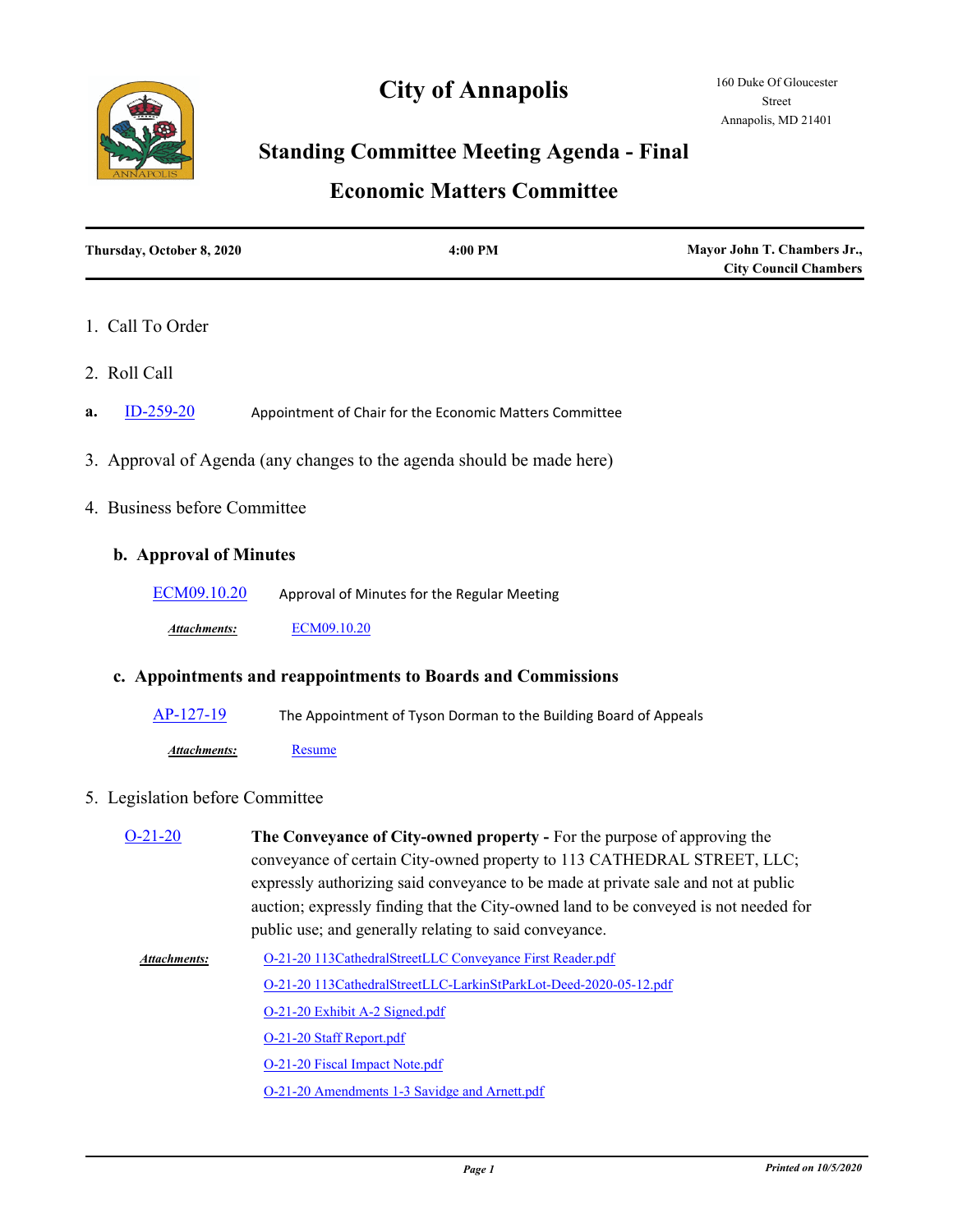| $O-22-20$           | The Conveyance of City-owned property - For the purpose of approving the<br>conveyance of certain City-owned property to Kathleen L. Woelfel, Carol L. Thames<br>and Sandra M. Woelfel, Co-Trustees of the Survivor's Trust created under the<br>Woelfel Living Trust; expressly authorizing said conveyance to be made at private sale<br>and not at public auction; expressly finding that the City-owned land to be conveyed is<br>not needed for public use; and generally relating to said conveyance. |
|---------------------|-------------------------------------------------------------------------------------------------------------------------------------------------------------------------------------------------------------------------------------------------------------------------------------------------------------------------------------------------------------------------------------------------------------------------------------------------------------------------------------------------------------|
| <u>Attachments:</u> | O-22-20 WoelfelLivingTrust Conveyance First Reader.pdf                                                                                                                                                                                                                                                                                                                                                                                                                                                      |
|                     | O-22-20 WoelfelLivingTrust-LarkinStParkLot-Deed-2020-05-12.pdf                                                                                                                                                                                                                                                                                                                                                                                                                                              |
|                     | O-22-20 Exhibit A-2 Signed.pdf                                                                                                                                                                                                                                                                                                                                                                                                                                                                              |
|                     | O-22-20 Staff Report.pdf                                                                                                                                                                                                                                                                                                                                                                                                                                                                                    |
|                     | O-22-20 Fiscal Impact Note.pdf                                                                                                                                                                                                                                                                                                                                                                                                                                                                              |
| $O-36-20$           | Site Development - Prohibited Discharges - For the purpose of improving the<br>protections of City waterways and public thoroughfares from harmful discharges from<br>development sites during non-business hours.                                                                                                                                                                                                                                                                                          |
| Attachments:        | O-36-20 Site Development - Prohibited Discharges First Reader.pdf                                                                                                                                                                                                                                                                                                                                                                                                                                           |
|                     | O-36-20 Staff Report.pdf                                                                                                                                                                                                                                                                                                                                                                                                                                                                                    |
|                     | O-36-20 Fiscal Impact Note.pdf                                                                                                                                                                                                                                                                                                                                                                                                                                                                              |
| $O-38-20$           | <b>Building Code Updates - For the purpose of adopting certain building codes in</b><br>accordance with the Code of Maryland; updating building code standards; correcting<br>technical errors; specifying enforcement procedures; specifying appeal procedures; and<br>generally related to the Annapolis Building Code.                                                                                                                                                                                   |
| <b>Attachments:</b> | O-38-20 Building Code Updates First Reader.pdf                                                                                                                                                                                                                                                                                                                                                                                                                                                              |
|                     | O-38-20 P&Z Spreadsheet Guide.pdf                                                                                                                                                                                                                                                                                                                                                                                                                                                                           |
|                     | O-38-20 Staff Report.pdf                                                                                                                                                                                                                                                                                                                                                                                                                                                                                    |
|                     | O-38-20 Fiscal Impact Note.pdf                                                                                                                                                                                                                                                                                                                                                                                                                                                                              |
| $R - 44 - 20$       | <b>Building Code Updates - Fees - For the purpose of updating certain code section</b><br>references under Title 17 in the Fiscal Year 2021 Fees Schedule.                                                                                                                                                                                                                                                                                                                                                  |
| Attachments:        | R-44-20 Building Code Updates - Fees First Reader.pdf                                                                                                                                                                                                                                                                                                                                                                                                                                                       |
|                     | R-44-20 Staff Report.pdf                                                                                                                                                                                                                                                                                                                                                                                                                                                                                    |
|                     | R-44-20 Fiscal Impact Note.pdf                                                                                                                                                                                                                                                                                                                                                                                                                                                                              |
| $R - 45 - 20$       | <b>Building Code Updates - Fines - For the purpose of updating certain code section</b><br>references under Title 17 in the Fiscal Year 2021 Fines Schedule.                                                                                                                                                                                                                                                                                                                                                |
| <b>Attachments:</b> | R-45-20 Building Code Updates - Fines First Reader.pdf                                                                                                                                                                                                                                                                                                                                                                                                                                                      |
|                     | R-45-20 Staff Report.pdf                                                                                                                                                                                                                                                                                                                                                                                                                                                                                    |
|                     | R-45-20 Fiscal Impact Note.pdf                                                                                                                                                                                                                                                                                                                                                                                                                                                                              |